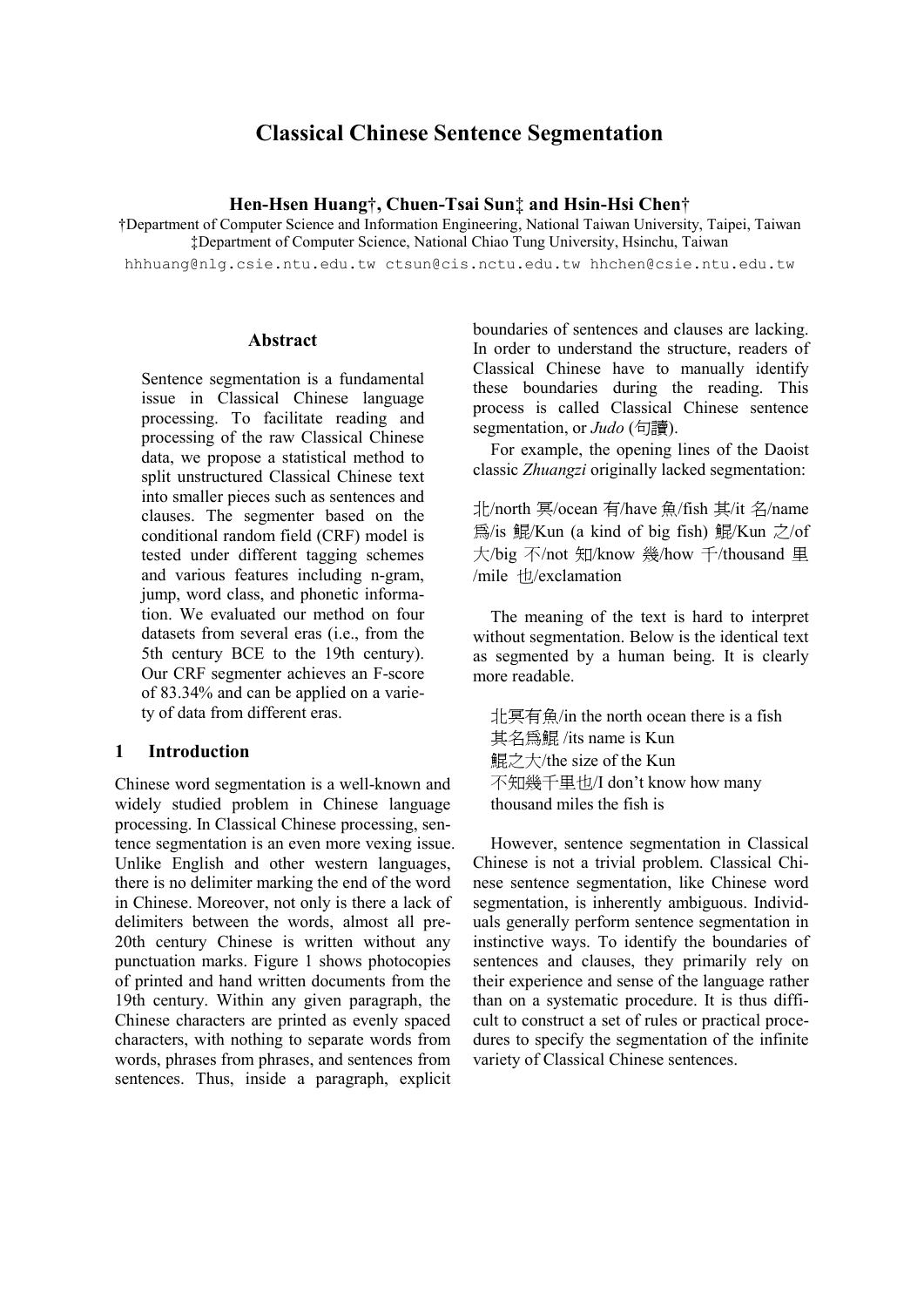| 彬道再者天色已晚請三位同到敝莊略為歇息早巳脫下衣服來道四爺且穿上這件罷那包袱<br>不要脫你老的衣服小弟如何穿的起來莫若將<br>道喲放在五顯廟內了這便怎處賢弟且穿<br>等<br>前之事說了一遍蔣平此時卻將水靠脫下然這位本領高强這泉內沒有人敢下去的等因恩公竟奔逆水泉而來甚不放心故此<br>等因恩公竟奔逆水中<br>万擡頭一看不是別人正是陸魯二位弟兄連來道有了此物我還下去做甚麽忽聽那邊有<br>吓印信雖然要緊再不要下去了蔣平道小弟也和害若非火光險些兒心頭迷亂了小弟被水滾擦得我把蔣平拉將上來據到火堆烘烤暖寒遲了一套易扒著沿石將身體一長出了水面韓彰作一套忽喇喇水面一翻見蔣平剛然一胃被逆水一滾即弟子<br>亂響韓彰見盧方這番<br>兄<br>先<br>就<br>正是陸魯二位弟兄連<br>禁<br>光景惟恐有失連忙過<br>起<br>觜<br>劣兄<br>間<br>韓<br>悄<br><b>TE</b> | 偷冒污範<br>臺 溪宏 遠 揉本並 次 你 佩 莫 名 狀 查 產 飲而居用遭二<br>従 印赴惠S.\$状成除 著 外務 郝为 道 飲此仰見妄 篆 布 置 ≦ ボ P.h 虚 炉直 淮 * ◎ 眷 玩醫 病痉求 傳 捕勿 任勾法 B.* 久患 n ま 怙 夫 力 著 浜 潜<br>勦<br>京飲事<br>防患<br>除党拒毙新首耒献查验礁家业梳想浍龙江东眷边界米宽地方此王和顺拴 擅将西应波<br>あん<br>就窮"感 经那人涯 渝全绅士许英旺千溪雄谎掉羽火没长挂慎 粤三者 卖界地方因防捞蕨蜜<br> 孩匪与農+の均徑孩ほ悍 党今先没斯除名<br>孩庆剪大加翼 印為法边永 除大患故夥 匪寒<br>$\sim$<br>及布置边防各部電<br>实已一律肃庆生任臣找方月间的大概点<br>纷~欢顺耒 屌现属冬防地方仍安靖此常<br>百株守 ( 隅 清理內画要在慎選守全 勤外匪惟在 扼要 电 蠹 鹰 布 侦探随此相揭<br>大夥區 许万灵许西危 英数以来 降果在<br>边界米宽地方的王和顺拴獲许而应议 |
|---------------------------------------------------------------------------------------------------------------------------------------------------------------------------------------------------------------------------------------------------------------------------------------------------------------------------------------------------------------------------------------------------------------------|-----------------------------------------------------------------------------------------------------------------------------------------------------------------------------------------------------------------------------------------------------------------------------------------------------------------------------------------------------------------------------------------------------------------------------------------------------------------------|
|---------------------------------------------------------------------------------------------------------------------------------------------------------------------------------------------------------------------------------------------------------------------------------------------------------------------------------------------------------------------------------------------------------------------|-----------------------------------------------------------------------------------------------------------------------------------------------------------------------------------------------------------------------------------------------------------------------------------------------------------------------------------------------------------------------------------------------------------------------------------------------------------------------|

Figure 1. A Printed Page (Left) and a Hand Written Manuscript (Right) from the 19th Century.

Because of the importance of sentence segmentation, beginning in the 20th century, some editions of the Chinese classics have been laborintensively segmented and marked with modern punctuation. However, innumerable documents in Classical Chinese from the centuries of Chinese history remain to be segmented. To aid in processing these documents, we propose an automated Classical Chinese sentence segmentation approach that enables completion of segmentation tasks quickly and accurately. To construct the sentence segmenter for Classical Chinese, the popular sequence tagging models, conditional random field (CRF) (Lafferty et al., 2001), are adopted in this study.

The rest of this paper is organized as follows. First, we describe the Classical Chinese sentence segmentation problem in Section 2. In Section 3, we review the relevant literature, including sentence boundary detection (SBD) and Chinese word segmentation. In Section 4, we introduce the tagging schemes along with the features, and show how the sentence segmentation problem can be transformed into a sequence tagging problem and decoded with CRFs. In Section 5, the experimental setup and data are described. In Section 6, we report the experimental results and discuss the properties and the challenges of the Classical Chinese sentence segmentation problem. Finally, we conclude the remarks in Section 7.

# **2 Problem Description**

The outcomes of Classical Chinese sentence

segmentation are not well-defined in linguistics at present. In general, the results of segmentation consist of sentences, clauses, and phrases. For instance, in the segmented sentence "野馬也 / 塵埃也 / 生物之以息相吹也", "野馬也" ("the mists on the mountains like wild horses") and "塵埃也" ("the dust in the air") are phrases, and " 生物之以息相吹也" ("the living creatures blow their breaths at each other") is a clause. A sentence such as "吾以是狂而不信也" ("I do not believe it because it is ridiculous.") is a short sentence itself, and does not require any segmentation. For a given text, there is no strict rule to determine at which level the segmentation should be performed. For instance, the opening lines of the Daoist classic *Daodejing* is "道可道非常道名可名非常名" ("The way that can be spoken is not the eternal way. The name that can be given is not the eternal name.") which is usually segmented as "道可道 / 非常道 / 名可名 / 非常名", but may also be segmented as "道 / 可道 / 非常道 / 名 / 可名 / 非常名". Either segmentation is reasonable.

In this paper, we do not distinguish among the three levels of segmentation. Instead, our system learns directly from the human-segmented corpus. After training, our system will be adapted to perform human-like segmentation automatically. Further, we do not distinguish the various outcomes of Classical Chinese sentence segmentation. Instead, for the sake of convenience, every product of the segmentation process is termed "clause" in the following sections.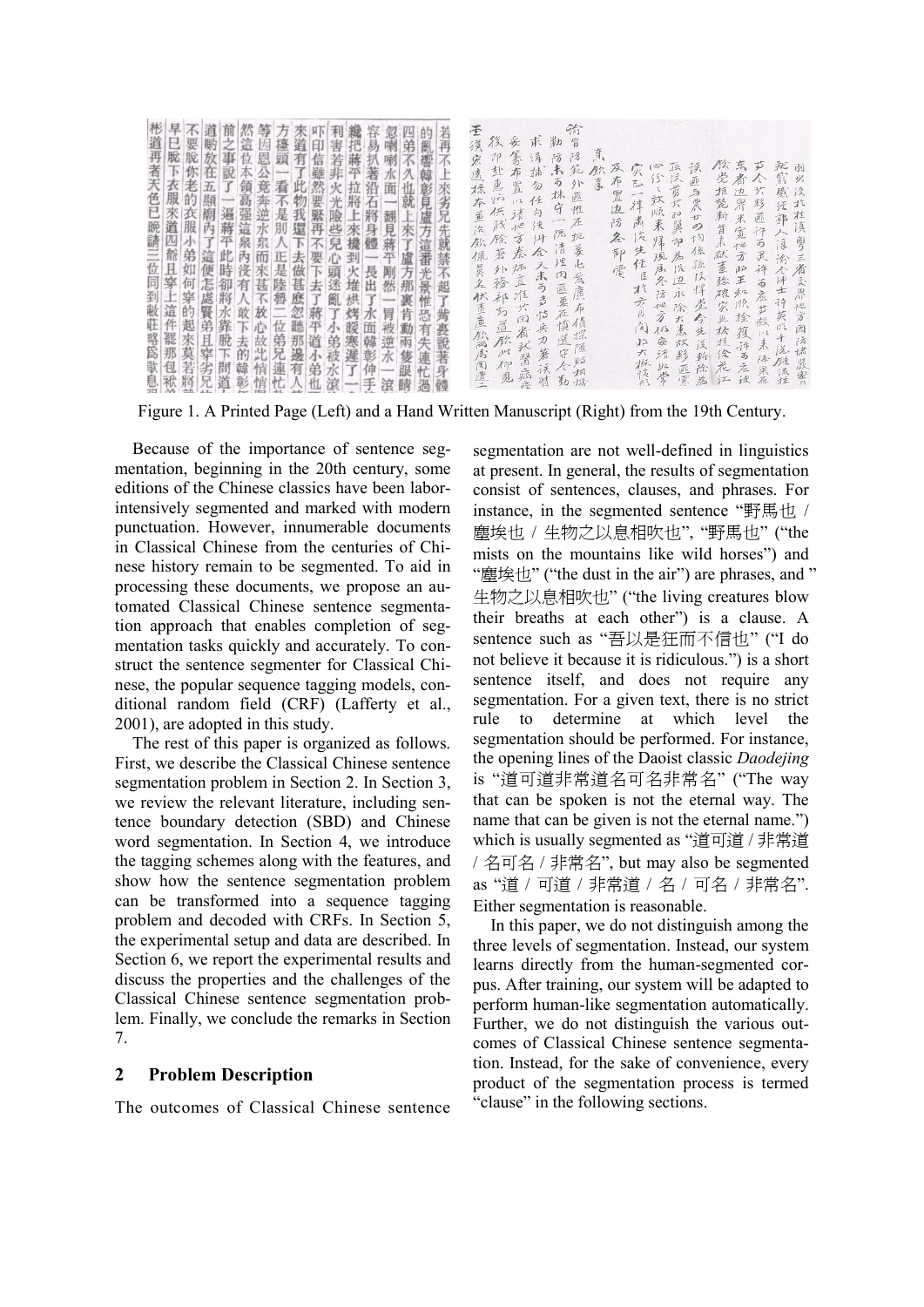# **3 Related Work**

Besides Classical Chinese, sentence boundary detection (SBD) is also an issue in English and other western languages. SBD in written texts and speech represents quite different problems. For written text, the SBD task is to distinguish periods used as the end-of-sentence indicator (full stop) from other usages, such as parts of abbreviations and decimal points. By contrast, the task of SBD in speech is closely related to the task of Classical Chinese sentence segmentation. In speech processing, the outcome of speech recognizers is a sequence of words, in which the punctuation marks are absence, and the sentence boundaries are thus lacking. To recover the syntactic structure of the original speech, SBD is required.

Like Classical Chinese sentence segmentation, the task of SBD in speech is to determine which of the inter-word boundaries in the stream of words should be marked as end-of-sentence, and then to divide the entire word sequence into individual sentences. Empirical methods are commonly employed to deal with this problem. Such methods involve many different sequence labeling models including HMMs (Shriberg et al., 2000), maximum entropy (Maxent) models (Liu et al., 2004), and CRFs (Liu et al., 2005). Among these, a CRF model used in Liu et al (2005) offered the lowest error rate.

Chinese word segmentation is a problem closely related to Classical Chinese sentence segmentation. The former identifies the boundaries of the words in a given text, while the latter identifies the boundaries of the sentences, clauses, and phrases. In contrast to sentences and clauses, the length of Chinese words is shorter, and the variety of Chinese words is more limited. Despite the minor unknown words, most of the frequent words can be handled with a dictionary predefined by Chinese language experts or extracted from the corpus automatically. However, it is impossible to maintain a dictionary of the infinite number of sentences and clauses. For these reasons, the Classical Chinese sentence segmentation problem is more challenging.

Methods of Chinese word segmentation can be mainly classified into heuristic rule-based approaches, statistical machine learning approaches, and hybrid approaches. Hybrid approaches combine the advantages of heuristic and statistical approaches to achieve better results (Gao et al., 2003; Xue, 2003; Peng et al., 2004).

Xue (2003) transformed the Chinese word segmentation problem into a tagging problem. For a given sequence of Chinese characters, the author applies a Maxent tagger to assign each character one of four positions-of-character (POC) tags, and then coverts the tagged sequence into a segmented sequence. The four POC tags used in Xue (2003) denote the positions of characters within a word. For example, the first character of a word is tagged "left boundary", the last character of a word is tagged "right boundary", the middle character of a word is tagged "middle", and a single character that forms a word by itself is tagged "singlecharacter-word". Once the given sequence is tagged, the boundaries of words are also revealed, and the task of segmentation becomes straightforward. However, the Maxent models used in Xue (2003) suffer from an inherent the label bias problem. Peng et al (2004) uses the CRFs to address this issue. The tags used in Peng et al (2004) are of only two types, "start" and "non-start", in which the "start" tag denotes the first character of a word, and the characters in other positions are given the "non-start" tag.

The closest previous works to Classic Chinese sentence segmentation are Huang (2008) and Zhang et al. (2009). Huang combined the Xue's tagging scheme (i.e., 4-tag set) and CRFs to address the Classical Chinese sentence segmentation problem and reported an F-score of 80.96% averaged over various datasets. A similar work by Zhang et al. reported an F-score of 71.42%.

#### **4 Methods**

Conditional random field is our tagging model, and the implementation is CrfSgd  $1.3<sup>1</sup>$  provided by Léon Bottou. As denoted by the tool name, the parameters in this implementation are optimized using Stochastic Gradient Descent (SGD) which convergences much faster than the common optimization algorithms such as L-BFGS and conjugate gradient (Vishwanathan, et al., 2006). To construct the sentence segmenter on

<sup>1</sup> http://leon.bottou.org/projects/sgd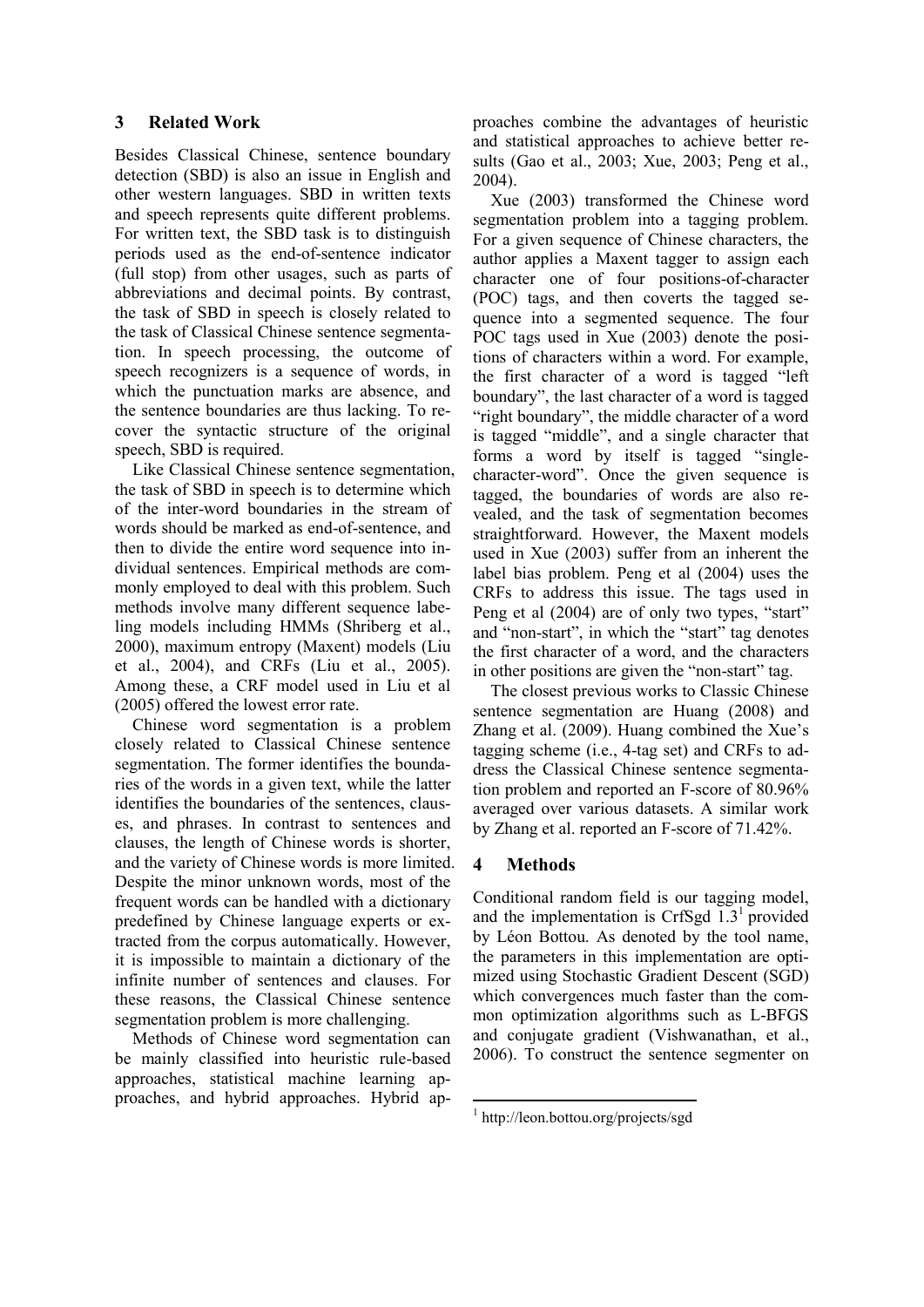CRF, the tagging scheme and the feature functions play the crucial roles.

#### **4.1 Tagging Schemes**

In the previous works (Huang, 2008; Zhang et al., 2009), POC tags used in Chinese word segmentation (Xue, 2003) are converted to denote the positions of characters within a clause. The 4-tag set is redefined as L ("the left boundary of a clause"), R ("the right boundary of a clause"), M ("the middle character of a clause"), and S ("a single character forming a clause"). For example, the sentence "北冥有魚其名為鯤鯤之大不知幾 千里也" should be tagged as follows.

北/L 冥/M 有/M 魚/R 其/L 名/M 為/M 鯤/R 鯤 /L 之/M 大/R 不/L 知/M 幾/M 千/M 里/M 也/R

We can easily split the sentence into clauses by making a break after each character tagged R and S and obtain the final outcome "北冥有魚 / 其名為鯤 / 鯤之大 / 不知幾千里也".

In this work, more tagging schemes are experimented. The basic tagging scheme for segmentation is 2-tag set in which only two types of tags, "start" and "non-start", are used to label the sequence. The segmented fragments (clauses) for sentence segmentation are usually much longer than those for word segmentation. Thus, we add more middle states into the 4-tag set to model the nature of long fragments. The Markov chain of our tagging scheme is shown in Figure 2, where L2, L3, …, Lk are the additional states to extend Xue's 4-tag set. In our experiments, various k values are tested. If the k value is 1, the scheme is identical to the one used in the two previous works (Zhang et al., 2009; Huang, 2008). The 2-tag set, 4-tag set, 5-tag set and their corresponding examples are listed in Table 1. With the tagging scheme, the Classical Chinese sentence segmentation task is transformed into a sequence labeling or tagging task.

#### **4.2 Features**

Due to the flexibility of the feature function interface provided by CRFs, we apply various feature conjunctions. Besides the n-gram character patterns, the phonetic information and the part-



Figure 2. Markov Chain of Our Tagging Scheme.

| Tag set  | Tags         | Example |
|----------|--------------|---------|
| $2$ -tag | S: Start     | 不知其幾千里也 |
|          | N: Non-Start | 不知其幾千里也 |
| $4$ -tag | L1: Left-end | 不知其幾千里也 |
| $(k=1)$  | M: Middle    | 不知其幾千里也 |
|          | R: Right-end | 不知其幾千里也 |
|          | S: Single    | 性/猶鰥柳也  |
| 5-tag    | L1: Left-end | 不知其幾千里也 |
| $(k=2)$  | L2: Left-2nd | 不知其幾千里也 |
|          | M: Middle    | 不知其幾千里也 |
|          | R: Right-end | 不知其幾千里也 |
|          | S: Single    | 性/猶鰥柳也  |

Table 1. Examples of Tag Sets.

of-speech (POS) are also included. The pronunciation of each Chinese character is labeled in three ways. The first one is Mandarin Phonetic Symbols (MPS), also known as Bopomofo, which is a phonetic system for Modern Chinese. The initial/final/tone of each character can be obtained from its MPS label.

However, Chinese pronunciation varies in the thousands of years, and the pronunciation of Modern Chinese is much different from the Classical Chinese. For this reason, two Ancient Chinese phonetic systems, Fanqie  $($ 反切) and Guangyun (廣韻), are applied to label the characters. The pronunciation of a target character is represented by two characters in the Fanqie system. The first character indicates the initial of the target character, and the second character indicates the combination of the final and the tone. The Guangyun system is in a similar manner with a smaller phonetic symbol set. There are 8,157 characters in our phonetic dictionary and the statistics are shown in Table 2.

The POS information is also considered. It is difficult to construct a Classical Chinese POS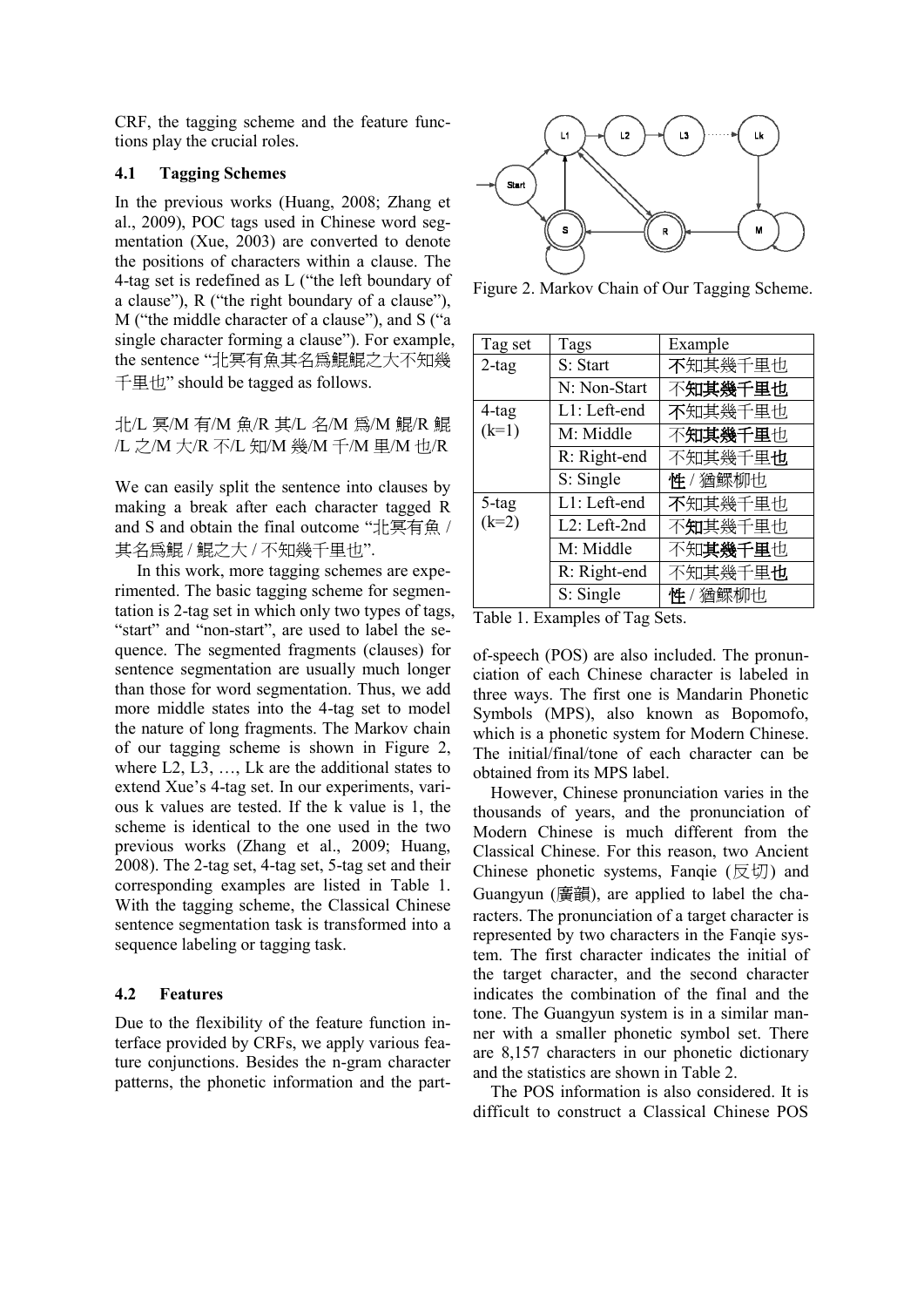| System     | #Initials | #Finally | #Tones |
|------------|-----------|----------|--------|
| <b>MPS</b> |           | 36       |        |
| Fangie     |           |          |        |
| Guangyun   | 43        |          |        |

Table 2. Phonetic System Statistics.

| 蓋,唯,雖<br>Beginning<br>60      | <b>POS</b> | # Characters | Examples |
|-------------------------------|------------|--------------|----------|
|                               |            |              |          |
|                               | Middle     | 50           | 是,或      |
| 45<br>End                     |            |              | 乎,者,也,矣  |
| 呼,嗟,噫,唉<br>Interjection<br>20 |            |              |          |

Table 3. Four Types of POS.

tagger at this moment. Instead, we collected three types of particles that are usually placed at the beginning, at the middle, and at the end of Classical Chinese clauses. In addition, the interjections which are usually used at the end of clauses are also collected. Some examples are given in Table 3. The five feature sets and the feature templates are shown in Table 4.

#### **5 Experiments**

There are three major sets of experiments. In the 1st set of experiments, we test different tagging schemes for Classical Chinese sentence segmentation. In the 2nd set of experiments, all kinds of

feature sets and their combinations are tested. The performances of the first two sets of experiments are evaluated by 10-fold cross-validation on four datasets which cross both eras and contexts. In the 3rd set of experiments, we train the system on one dataset, and test it on the others. In last part of the experiments, the generality of the datasets and the toughness of our system are tested (Peng et al., 2004). The cut-off threshold for the features is set to 2 for all the experiments. In other words, the features occur only once in the training set will be ignored. The other options of CrfSgd remain default.

#### **5.1 Datasets**

The datasets used in the evaluation are collected from the corpora of the Pre-Qin and Han Dynasties (the 5th century BCE to the 1st century BCE) and the Qing Dynasty (the 17th century CE to the 20th century CE). Chinese in the 19th century is fairly different from Chinese in the era before 0 CE. In ancient Chinese, the syntax is much simpler, the sentences are shorter, and the words are largely composed of a single character. Those are unlike later and more modern Chinese, where word segmentation is a serious issue. Given these properties, the task of segmenting

| Feature Set | Template                                   | Function                                                 |
|-------------|--------------------------------------------|----------------------------------------------------------|
| Character   | $C_i, -2 \le i \le 2$                      | Unigrams                                                 |
|             | $C_i C_{i+1}, -2 \leq i \leq 1$            | <b>Bigrams</b>                                           |
|             | $C_i C_{i+1} C_{i+2}$ , $-2 \leq i \leq 0$ | Trigrams                                                 |
|             | $C_i C_{i+2}, -2 \leq i \leq 0$            | Jumps                                                    |
| <b>POS</b>  | $POS_{-}B(C_{0})$                          | Current character serves as a clause-beginning particle. |
|             | $POS_M(C_0)$                               | Current character serves as a clause-middle particle.    |
|             | $POS_{-}E(C_{0})$                          | Current character serves as a clause-end particle.       |
|             | $POS_{-}I(C_{0})$                          | Current character serves as an interjection.             |
| <b>MPS</b>  | $M-1(C0)$                                  | The initial of current character in MPS.                 |
|             | $M_F(\mathcal{C}_0)$                       | The final of current character in MPS.                   |
|             | $M_T(C_0)$                                 | The tone of current character in MPS.                    |
|             | $M_F(C_{-1})M_T(C_{-1})M_I(C_0)$           | The connection between successive characters.            |
| Fanqie      | $F_-(C_0)$                                 | The initial of current character in Fanqie.              |
|             | $F_F(C_0)$                                 | The final and the tone of current character in Fanqie.   |
|             | $F_{-}F(C_{-1})F_{-}I(C_0)$                | The connection between successive characters.            |
| Guangyun    | $G_{-}I(C_0)$                              | The initial of the current character in Guangyun.        |
|             | $G_F(C_0)$                                 | The final and the tone of current character in Guan-     |
|             |                                            | gyun.                                                    |
|             | $G_F(C_{-1})G_I(C_0)$                      | The connection between successive characters.            |
| ----        |                                            |                                                          |

Table 4. Feature Templates.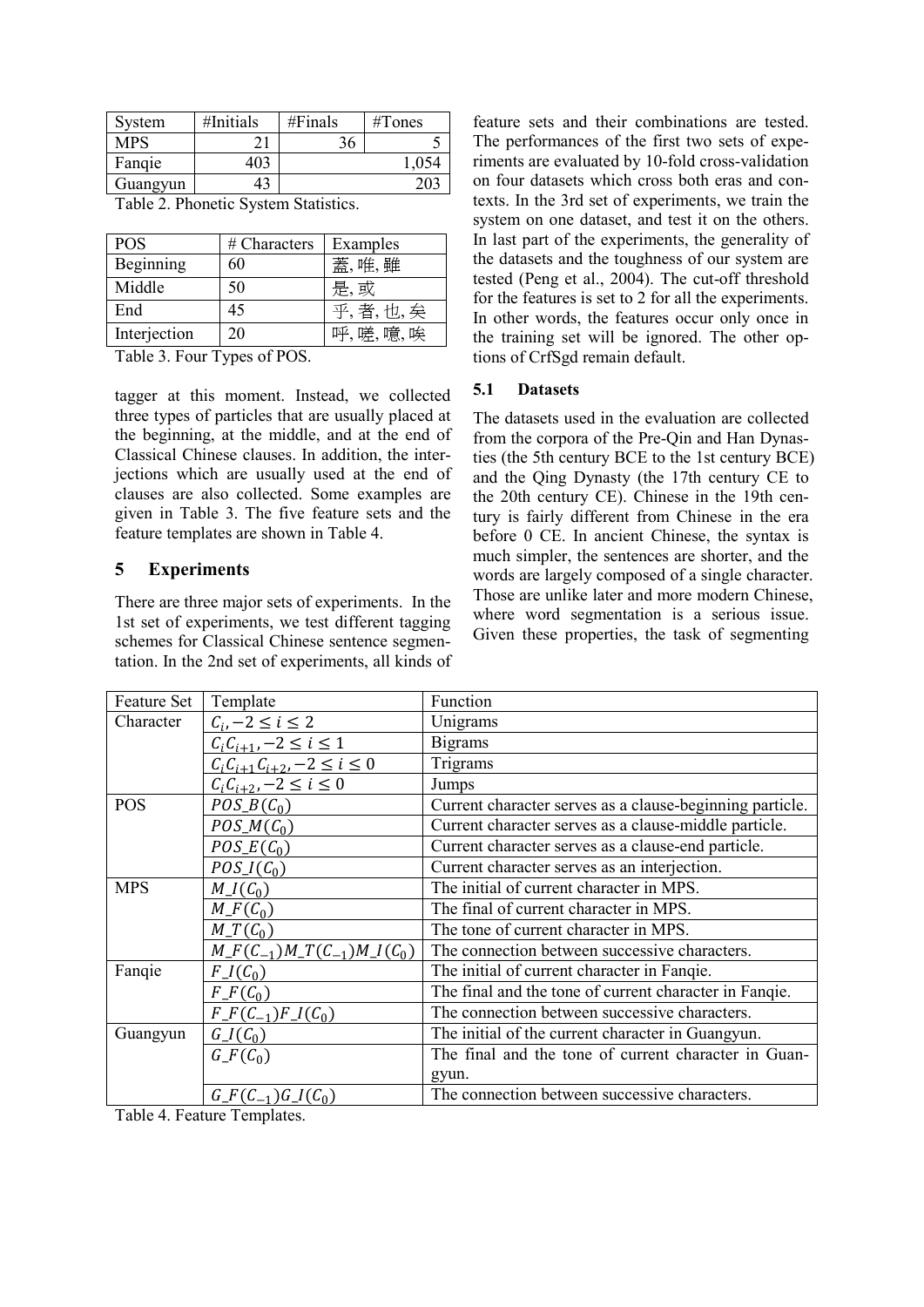| Corpus                | Author              | Era            | $\#$ of data | $#$ of     | Size of cha- | Average $#$ of    |
|-----------------------|---------------------|----------------|--------------|------------|--------------|-------------------|
|                       |                     |                | entries      | characters | racter set   | characters/clause |
| Zuozhuan              | Zuo Oiuming         | <b>500 BCE</b> | 3,381        | 195.983    | 3,238        | 4.145             |
| Zhuangzi              | Zhuangzi            | 300 BCE        | 1.128        | 65.165     | 2.936        | 5.183             |
| Shiii                 | Oian Sima           | <b>100 BCE</b> | 4,778        | 503,890    | 4,788        | 5.049             |
| <b>Qing Documents</b> | <b>Qing Dynasty</b> | 19th           | 1,000        | 111.739    | 3.147        | 7.199             |
|                       | <b>Officials</b>    | century        |              |            |              |                   |

Table 5. Datasets and Statistics.

ancient Chinese sentences is easier than that of segmenting later Chinese ones. Thus, we collected texts from the pre-Qin and Han period, and from the late Qing Dynasty closer to the present, to show that our system can handle Classical Chinese as it has evolved across a span of two thousand years.

A summary of the four datasets is listed in Table 5. The *Zuozhuan* is one of earliest historical works, recording events of China in the Spring and Autumn Period (from 722 BCE to 481 BCE). The book *Zhuangzi* was named after its semi-legendary author, the Daoist philosopher Zhuangzi, who lived around the 4th century BCE. The book consists of stories and fables, in which the philosophy of the Dao is propounded. The *Shiji*, known in English as *The Records of the Grand Historian*, was written by Qian Sima in the 1st century BCE. It narrates Chinese history from 2600 BCE to 100 BCE. The *Shiji* is not only an extremely long book of more than 500,000 characters, but also the chief historical work of ancient China, exerting an enormous influence on subsequent Chinese literature and historiography.

The three ancient works are the most important classics of Chinese literature. We fetched well-segmented electronic editions of these works from the online database of the Institute of History and philology of the Academia Sinica, Taiwan.<sup>2</sup> Each work was partitioned into paragraphs forming a single data entry, which acted as the basic unit of training and testing. The dataset of Qing documents is selected from the Qing Palace Memorials (奏摺) related to Taiwan written in the 19th century. These documents were kindly provided by the Taiwan History Digital Library and have also been humansegmented and stored on electronic media (Chen et al., 2007). We randomly selected 1,000 paragraphs from them as our dataset.

#### **5.2 Evaluation Metrics**

For Classical Chinese sentence segmentation, we define the precision *P* as the ratio of the boundaries of clauses which are correctly segmented to all segmented boundaries, the recall *R* as the ratio of correctly segmented boundaries to all reference boundaries, and the score *F* as the harmonic mean of precision and recall:

$$
F = \frac{P \times R \times 2}{P + R}
$$

| Dataset                                         | Precision | Recall | F-Score |
|-------------------------------------------------|-----------|--------|---------|
| Zuozhuan                                        | 100%      | 32.80% | 42.73%  |
| Zhuangzi                                        | 100%      | 19.84% | 29.83%  |
| Shiji                                           | 100%      | 14.11% | 20.63%  |
| Qing Doc.                                       | 100%      | 33.08% | 41.42%  |
| Average                                         | 100%      | 24.96% | 33.65%  |
| Takla C. Daufaunanga of Maianity Class Dasaling |           |        |         |

Table 6. Performance of Majority-Class Baseline.

| Tag Set         | Precision | Recall | F-Score |
|-----------------|-----------|--------|---------|
| 2-tag set       | 85.00%    | 82.16% | 82.92%  |
| 4-tag set       | 85.11%    | 82.13% | 82.95%  |
| 5-tag set       | 85.26%    | 82.36% | 83.18%  |
| 7-tag set       | 84.47%    | 82.18% | 82.74%  |
| <b>Baseline</b> | 100%      | 24.96% | 33.65%  |
|                 |           |        |         |

Table 7. Comparison between Tagging Schemes.

| Features   | Precision | Recall | F-Score |
|------------|-----------|--------|---------|
| Character  | 85.26%    | 82.36% | 83.18%  |
| <b>POS</b> | 61.04%    | 40.35% | 43.93%  |
| <b>MPS</b> | 65.31%    | 54.00% | 56.31%  |
| Fanqie     | 80.96%    | 76.80% | 77.95%  |
| Guangyun   | 73.11%    | 69.13% | 69.59%  |
| $POS +$    | 81.07%    | 74.91% | 76.77%  |
| Fangie     |           |        |         |
| Character  | 85.43%    | 82.52% | 83.34%  |
| $+$ Fanqie |           |        |         |
| Character  | 85.67%    | 81.70% | 82 98%  |
| $+$ POS +  |           |        |         |
| Fangie     |           |        |         |

Table 8. Comparison between Feature Sets.

<sup>&</sup>lt;sup>2</sup>http://hanji.sinica.edu.tw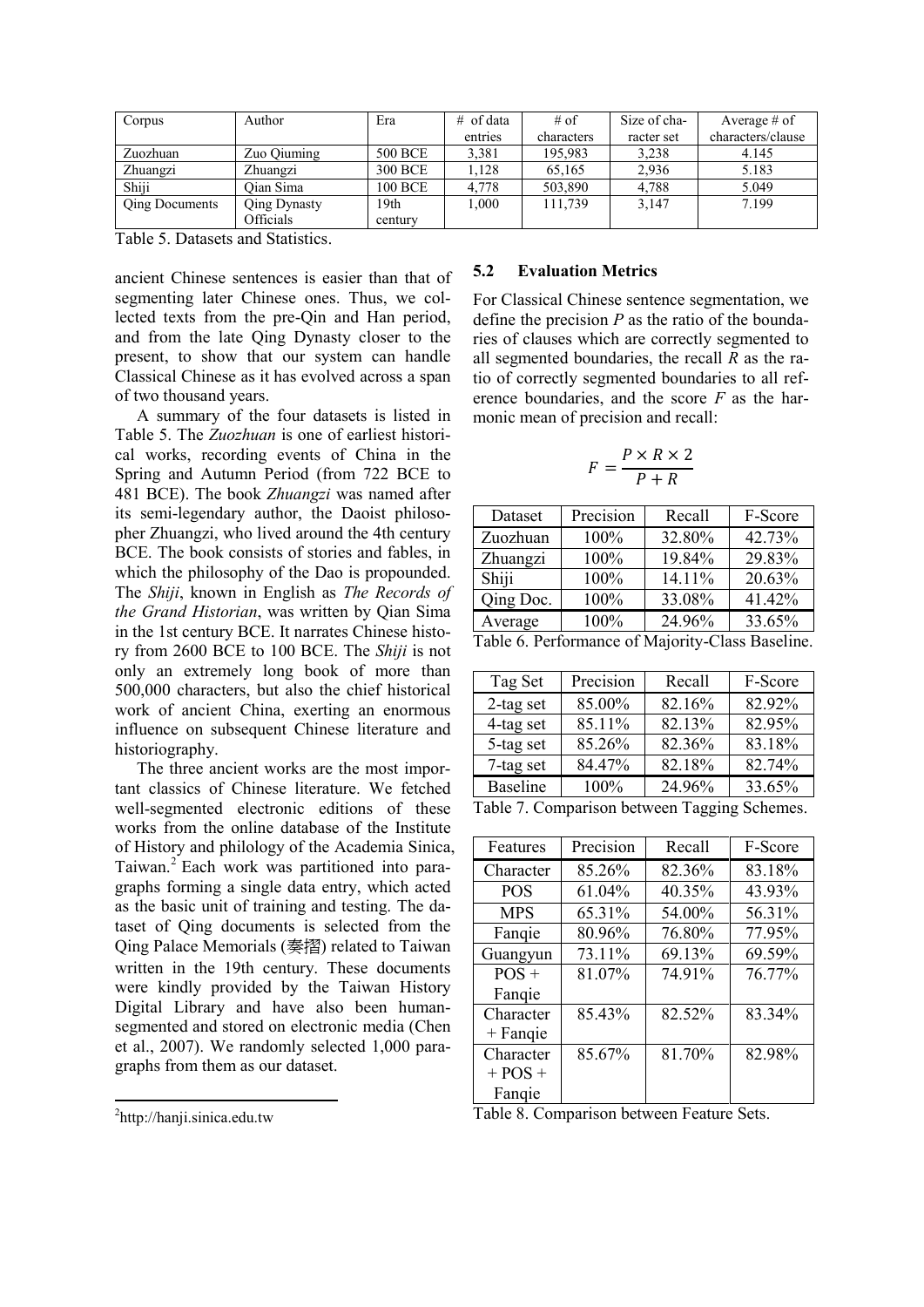| Dataset   | Precision | Recall | F-Score |
|-----------|-----------|--------|---------|
| Zuozhuan  | 92.83%    | 91.56% | 91.79%  |
| Zhuangzi  | 81.02%    | 78.87% | 79.34%  |
| Shiji     | 80.79%    | 78.10% | 78.99%  |
| Qing Doc. | 87.07%    | 81.53% | 83.24%  |
| Average   | 85.43%    | 82.52% | 83.34%  |

Table 9. Performance on Four Datasets.

# **6 Results**

Our baseline is a majority-class tagger which always regards the whole paragraph as a single sentence (i.e., never segments). In Table 6, the performance of the baseline is given. In the 1st set of experiments, four tagging schemes are tested while the feature set is Character. The results are shown in Table 7. In the table, each of the precision, the recall, and the F-score are averaged over the four datasets for each scheme. The results show that the CRF with the 5-tag set is superior to the 4-tag set used in previous works. However, the performance is degraded when the k is larger.

In the 2nd set of experiments, the tag scheme is fixed to the 5-tag set and a number of feature set combinations are tested. The results are shown in Table 8. The performance of MPS is significantly inferior to the other two phonetic systems. As expected, the pronunciation of Classical Chinese is much different from that of Modern Chinese, thus the Ancient Chinese phonetic systems are more suitable for this work. The Fanqie has a surprisingly performance close to the Character. However, performance of the combination of Character and Fanqie is similar to the performance of Character only model. This result indicates that the phonetic information is an important clue to Classical Chinese sentence segmentation but such information is mostly already covered by the characters. Besides, the simple POS features do not help a lot. The higher precision and the lower recall of the

POS features show that the particles such as  $\dot{\mathcal{Z}}$ 乎/者/也 is indeed a clue to segmentation, but does not catch enough cases.

The best performance comes from the combination of Character and Fanqie with the 5-tag set. We use this configuration as our final tagger. The performances of our tagger for each dataset are given in Table 9. The result shows that our tagger achieves fairly good performance on the Zuozhuan segmentation, while obtaining acceptable performance overall. Because the 19th century Chinese is more complex than ancient Chinese, what we had assumed was that segmentation of the Qing documents would more difficult. However, the results indicate that our assumption does not seem to be true. Our tagger performs the sentence segmentation on the Qing documents well, even better than on the Zhuangzi and on the Shiji. The issues of longer clauses and word segmentation described earlier in this paper do not significantly affect the performance of our system.

In the last experiments, our system is trained and tested on different datasets, and the results are presented in Table 10, where the training datasets are in the rows and the test datasets are in the columns, and the F-scores of the segmentation performance are shown in the inner entries. As expected, the results of segmentation tasks across datasets are significantly poorer than the segmentation in the first two experiments.

These results indicate that our system maintains its performance on a test dataset differing from the training dataset, but the difference in written eras between the test dataset and training dataset cannot be very large. Among all datasets, Shiji is the best training dataset. As training on Shiji and testing on the two other ancient corpora Zuozhuan and Zhuangzi, the performances of our CRF segmenter are not bad.

| <b>Training Set</b> | <b>Testing Set</b> |          |        |           |         |
|---------------------|--------------------|----------|--------|-----------|---------|
|                     | Zuozhuan           | Zhuangzi | Shiji  | Qing doc. | Average |
| Zuozhuan            |                    | 72.04%   | 59.12% | 38.85%    | 56.67%  |
| Zhuangzi            | 63.70%             |          | 52.51% | 42.75%    | 52.99%  |
| Shiji               | 76.27%             | 75.46%   |        | 44.11%    | 65.28%  |
| Qing doc.           | 52.68%             | 53.13%   | 42.61% |           | 49.47%  |
| Average             | 64.22%             | 66.88%   | 51.41% | 41.90%    |         |

Table 10. F-score of Segmentation cross the Datasets.